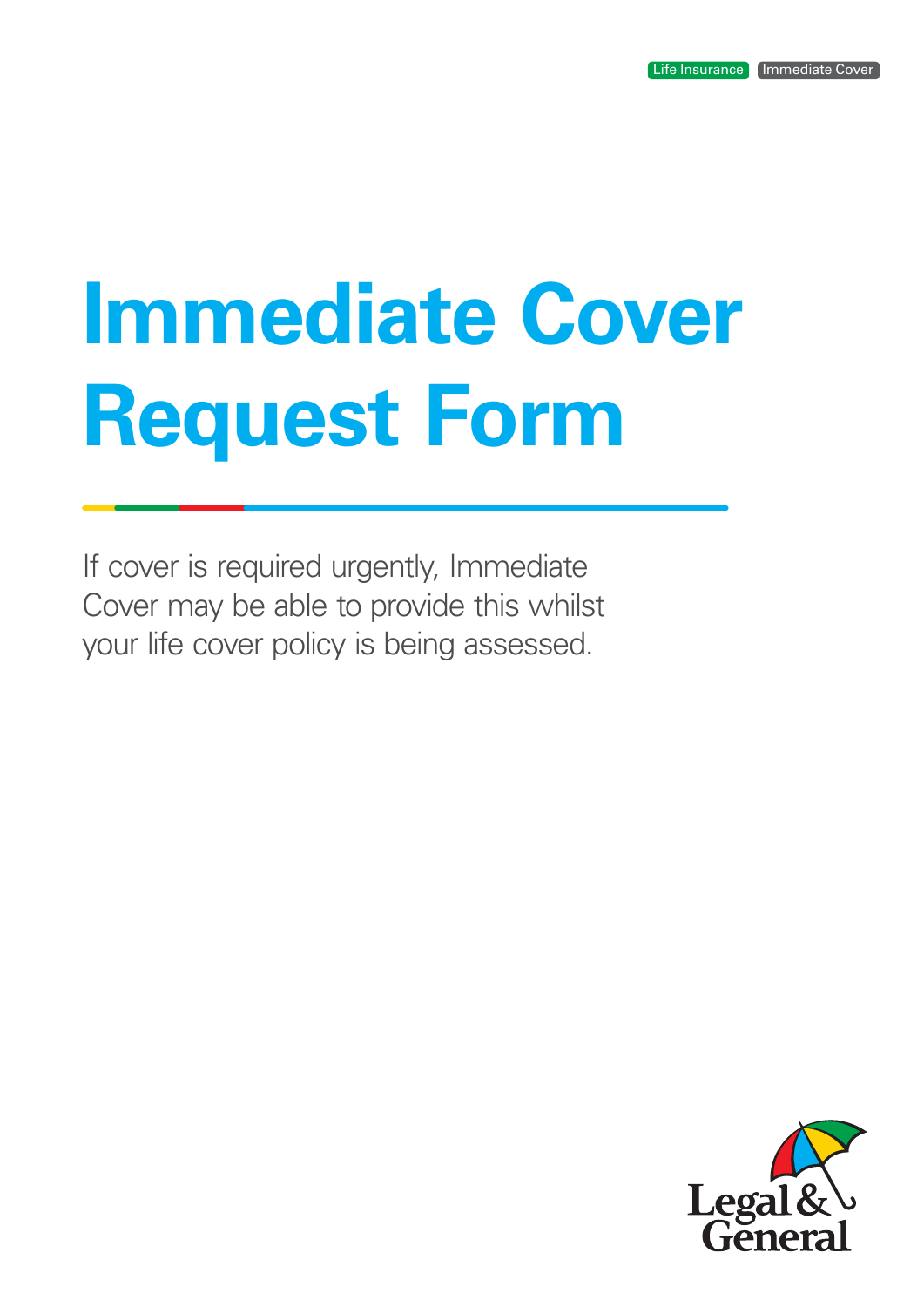#### **WHAT IS IT?**

Immediate Cover is a benefit we offer at no extra charge, if cover is required urgently. It is a benefit that could pay out if you were to die before your policy starts, whilst we are obtaining the necessary evidence. Immediate Cover is available on our Life Insurance and Life Insurance with Critical Illness Cover but not on our Whole of Life, Relevant Life, Income Protection Benefit or Family and Personal Income Plans.

#### **HOW DO I REQUEST IMMEDIATE COVER?**

You will need to complete the Immediate Cover request form (on page 3 of this leaflet), the application form and a Direct Debit Mandate. If the requested amount of cover is between £2,000,000 – £3,000,000 then we will also require the customer to complete a financial questionnaire (Personal or Business Assurance questionnaire, whichever is applicable).

#### **IS IMMEDIATE COVER AUTOMATICALLY AVAILABLE?**

Acceptance of Immediate Cover is not automatic or guaranteed and the cover may be refused by our underwriters.

You will be told if Immediate Cover has been confirmed or declined.

There must be a legitimate business need e.g. key person, business loan, management buyout, share protection or partnership cover, venture capital investment or a personal loan or mortgage.

No other similar protection covering the same need must be in force or applied for.

#### **HOW LONG IS THE COVER FOR?**

n.

Immediate Cover is available for a maximum of 60 days from the date of confirmation of cover from our underwriting department or until underwritten if earlier.

Once the policy has been fully underwritten it must have a policy start date of the same day that Immediate Cover was accepted.

#### **WHAT ARE THE LIMITS FOR IMMEDIATE LIFE COVER?**

The amount of cover must be between £100,000 and £3,000,000.

#### **WHEN WOULD THE BENEFIT PAY OUT?**

Immediate Cover covers death only (not critical illness or disability).

#### **WHEN WON'T THE BENEFIT PAY OUT?**

We won't pay out if death occurs from:

- suicide, or intentional and serious self-injury or an event where, in our reasonable opinion, the customer took their own life
- hazardous activities (examples are shown on the policy application form)
- while the customer is outside the UK.

Cover will cease immediately without notice if underwriting reveals any additional risk factor(s).

The usual policy terms and conditions still apply.

We have the right to investigate any claims and may not pay a claim where full and accurate information has not been given. If the financial evidence does not support the amount of cover requested the amount of cover may be reduced.

#### **Paper applications (not electronic applications)**

Immediate Cover will lapse (if granted) if the following are not submitted within five working days:

- the application
- any normal submission form
- the completed Direct Debit Mandate, and
- a copy of the form confirming Immediate Cover granted.

Please note that in the event of a claim, we'll only pay out on one of the following, Accidental Death Benefit, Free Life Cover, Immediate Cover or the policy applied for, not on all four.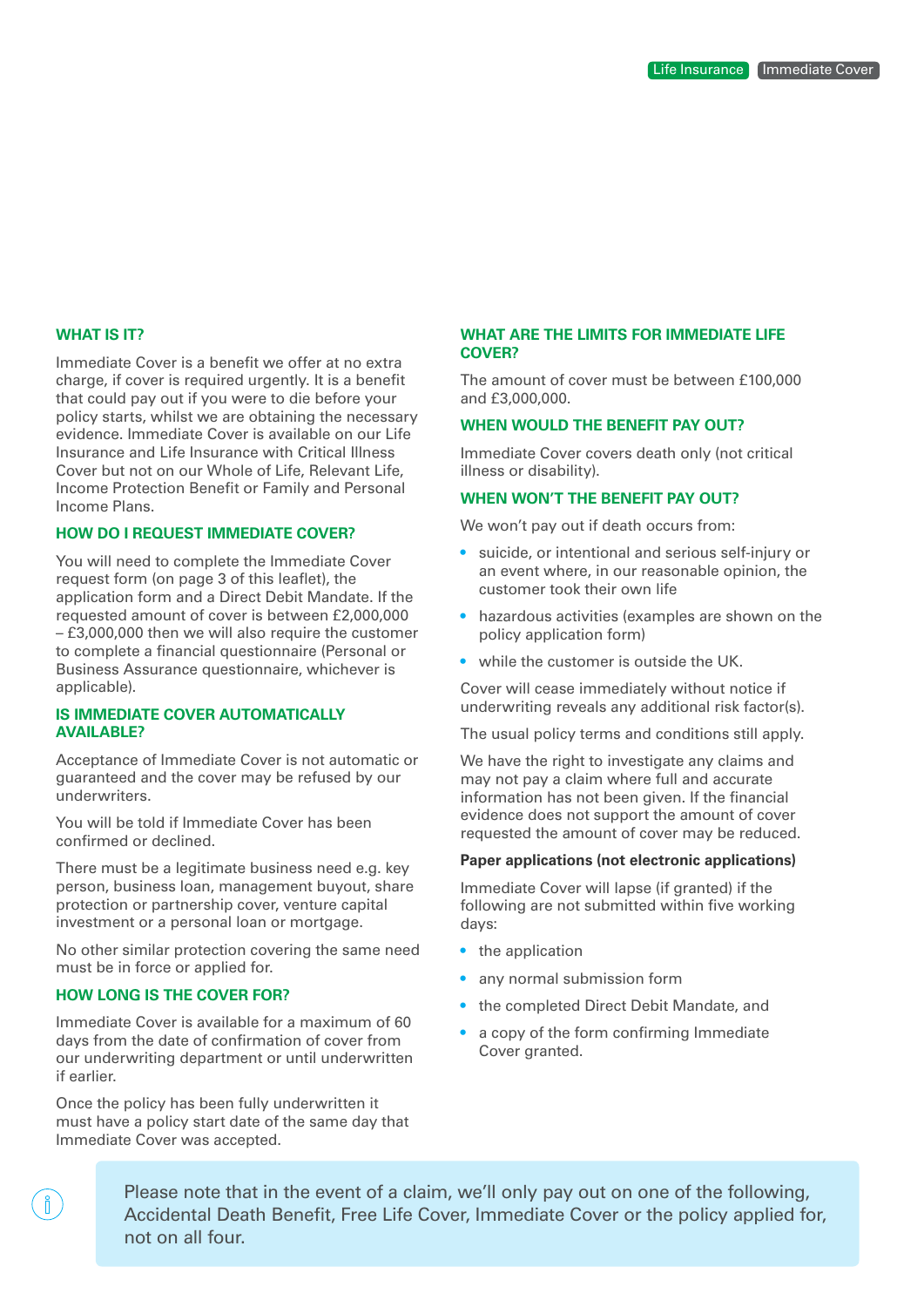## **Application: Immediate Cover request for life insurance**

The information below must be fully completed (**PLEASE PRINT IN CAPITALS**)

| <b>Customer name</b>                                          |                 |
|---------------------------------------------------------------|-----------------|
| First premium: £                                              | per month/annum |
| Amount of cover (Minimum =<br>£100,000. Maximum = £3,000,000) |                 |
| <b>From</b>                                                   |                 |
|                                                               |                 |
| <b>Name of Agent in full</b>                                  |                 |
| <b>Address</b>                                                |                 |
|                                                               |                 |
|                                                               |                 |
| <b>Fax number</b>                                             |                 |
| <b>Telephone number</b>                                       |                 |

I confirm that I have collected a completed direct debit mandate and attach a copy of the completed application form/ reference number (if submitted electronically). If not submitted electronically, it is acknowledged that if the application, any normal submission form and a completed direct debit mandate are not submitted with five working days, Immediate Cover will (if granted) lapse.

**I have also explained to my customer that the direct debit mandate will be presented once the application has been fully underwritten and that ALL back premiums will be collected at this time if Immediate Cover has been provided.**

**Signed (Agent)**

**Date**

ĬĬ

**To be completed by Legal & General:**

**Immediate Cover:** 

**Accepted/Declined\***

**Signed (Underwriter)**

**Print name**

**Date**

(\*Delete as appropriate)